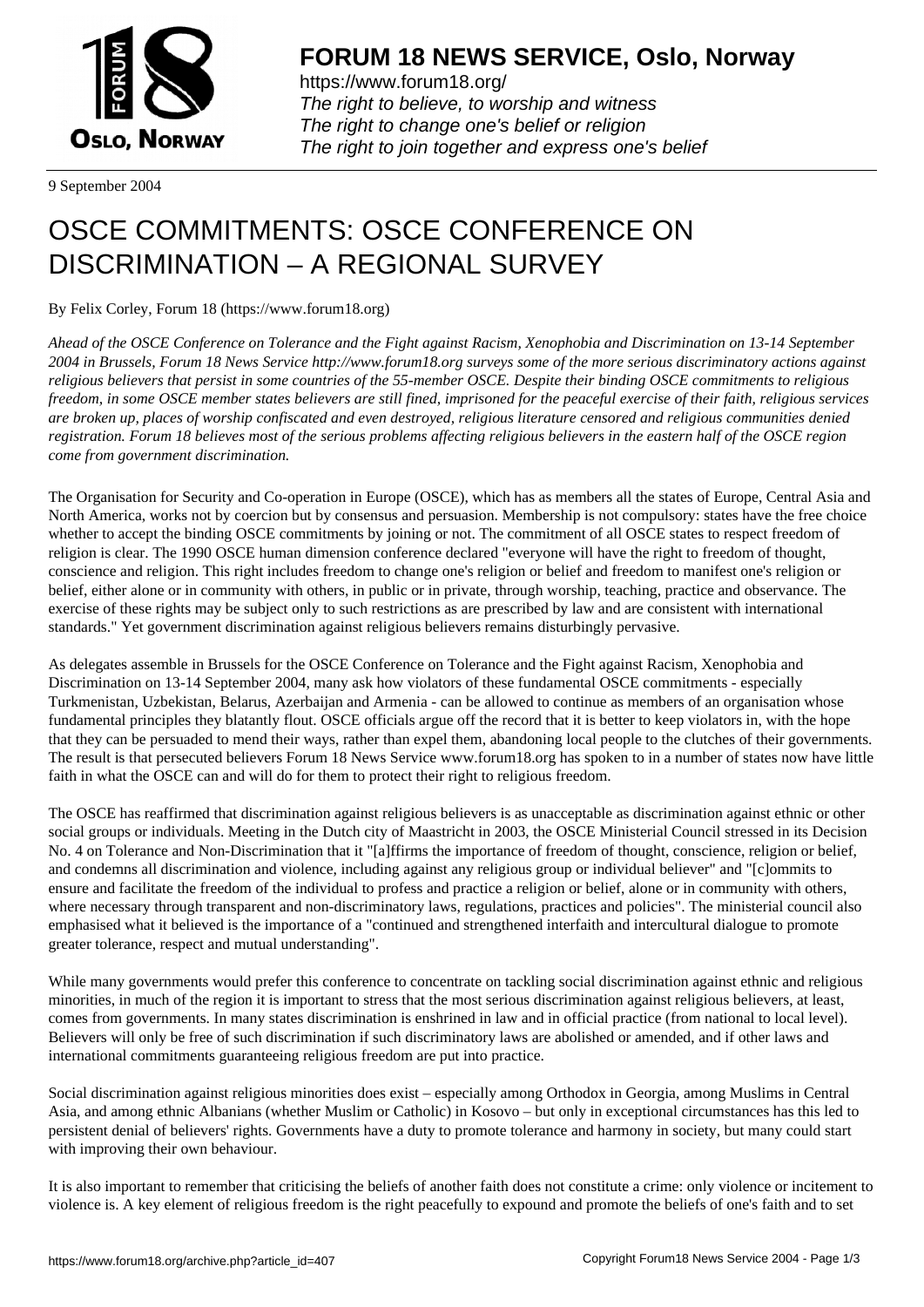In the run-up to the July 2003 OSCE Supplementary Human Dimension Meeting on Freedom of Religion or Belief, Forum 18 News Service www.forum18.org surveyed some, but not all, of the continuing abuses of religious freedom in the eastern half of the OSCE region (see F18News 9 July 2003 http://www.forum18.org/Archive.php?article\_id=101 ). Discrimination against believers also occurs in other OSCE countries (such as the About-Picard law in France, restrictions on newer religious communities in Belgium and discrimination against minority faiths in Turkey). It is disturbing that one year on, almost all the abuses Forum 18 noted in 2003 have continued unchecked.

RELIGIOUS WORSHIP: An alarming number of states raid religious meetings to close down services and punish those who take part. Turkmenistan is the worst offender: all unregistered religious activity is illegal and no non-Muslim and non-Russian Orthodox religious communities – even the few registered minority communities - are able to hold public worship freely. Uzbekistan and Belarus specifically ban unregistered religious services. In Belarus, numerous Protestant congregations - some numbering more than a thousand members - cannot meet because they cannot get a registered place to worship. Officials in Uzbekistan, Kazakhstan and Azerbaijan also raid places where worship is being conducted. In Macedonia, members of the Serbian Orthodox Church have difficulty holding public worship and leaders have been prosecuted. In Russia and some other states, minority faiths are often denied permission to rent publicly-owned buildings available to other groups.

PLACES OF WORSHIP: Opening a place of worship is impossible in some states. In Turkmenistan non-Muslim and non-Russian Orthodox communities cannot in practice open a place of worship, while those that existed before the mid-1990s were confiscated or bulldozed. Uzbekistan has closed down thousands of mosques since 1996 and often denies Christian groups' requests to open churches. Azerbaijan also obstructs the opening of Christian churches and tries to close down some of those already open, while in 2004 it seized a mosque in Baku from its community and tried to prevent the community meeting elsewhere. Belarus makes it almost impossible for religious communities without their own building already - or substantial funds to rent one - to find a legal place to worship. An Autocephalous Orthodox church (which attracted the anger of the government and the Russian Orthodox Church) was bulldozed in 2002. In Slovenia, which represents the incoming OSCE Chair-in-Office, the Ljubljana authorities have long obstructed the building of a mosque. In Bulgaria, the current Chair-in-Office, in July 2004 the police stormed more than 200 churches used by the Alternative Synod since a split in the Orthodox Church a decade ago, ousting the occupants and handing the churches over to the rival Orthodox Patriarchate without any court rulings.

REGISTRATION: Where registration is compulsory before any religious activity can start (Turkmenistan, Belarus and Uzbekistan) or where officials claim that it is (Kazakhstan and Azerbaijan), life is made difficult for communities that either choose not to register (such as one network of Baptist communities in the former Soviet republics) or are denied registration (the majority of religious communities in Azerbaijan and Turkmenistan). Registration in Turkmenistan is all but impossible, despite the reduction in 2004 from 500 to 5 in the number of adult citizens required to found a community. In countries such as Azerbaijan or Uzbekistan, registration for disfavoured communities is often made impossible - officials in the sanitary/epidemiological service are among those with the power of veto in Uzbekistan. Belarus, Slovenia, Slovakia, Macedonia, Russia and Latvia are also among states which to widely varying degrees make registration of some groups impossible or very difficult. Moscow has refused to register the Jehovah's Witnesses in the city, despite their national registration. Some countries – including the Czech Republic, Slovakia and Austria, with plans for similar moves in Serbia – grant full status as religious communities to favoured religious communities only. Faiths with smaller membership or which the government does not like have to make do with lesser status and fewer rights.

RELIGIOUS LITERATURE: Belarus and Azerbaijan require compulsory prior censorship of all religious literature produced or imported into the country. Azerbaijani customs routinely confiscate religious literature, releasing it only when the State Committee for Work with Religious Organisations grants explicit written approval for each title and the number of copies authorised. Forbidden books are sent back or destroyed (thousands of Hare Krishna books held by customs for seven years have been destroyed). Even countries without formal religious censorship – eg. Uzbekistan and Turkmenistan – routinely confiscate imported religious literature or literature found during raids on homes. Uzbekistan routinely bars access to websites it dislikes, such as foreign Muslim sites.

INDIVIDUAL RIGHTS: Believers from minority religious communities in institutions such as prisons, hospitals or the army may face difficulties obtaining and keeping religious literature, praying in private and receiving visits from spiritual leaders and fellow-believers. In Uzbekistan, even Muslim prisoners have been punished for praying and fasting during Ramadan. Death-row prisoners wanting visits from Muslim imams and Russian Orthodox priests have had requests denied, even for final confession before execution.

DISCRIMINATION: Turkmenistan has dismissed from state jobs hundreds of active Protestants, Jehovah's Witnesses and members of other religious minorities. Turkmen and Azeri officials try to persuade people to abandon their faith and "return" to their ancestral faith (Islam). Although the order has now reportedly been rescinded, Armenia ordered local police chiefs to persuade police officers who were members of faiths other than the Armenian Apostolic Church to abandon their faith. If persuasion failed, such employees were to be sacked. Belarus has subjected leaders of independent Orthodox Churches and Hindus to pressure - including fines, threats and inducements - to abandon their faith or emigrate. Officials in Azerbaijan, Armenia and Belarus repeatedly attack disfavoured religious minorities in the media, insulting their beliefs, accusing them falsely of illegal or "destructive" activities, as well as inciting popular hostility to them.